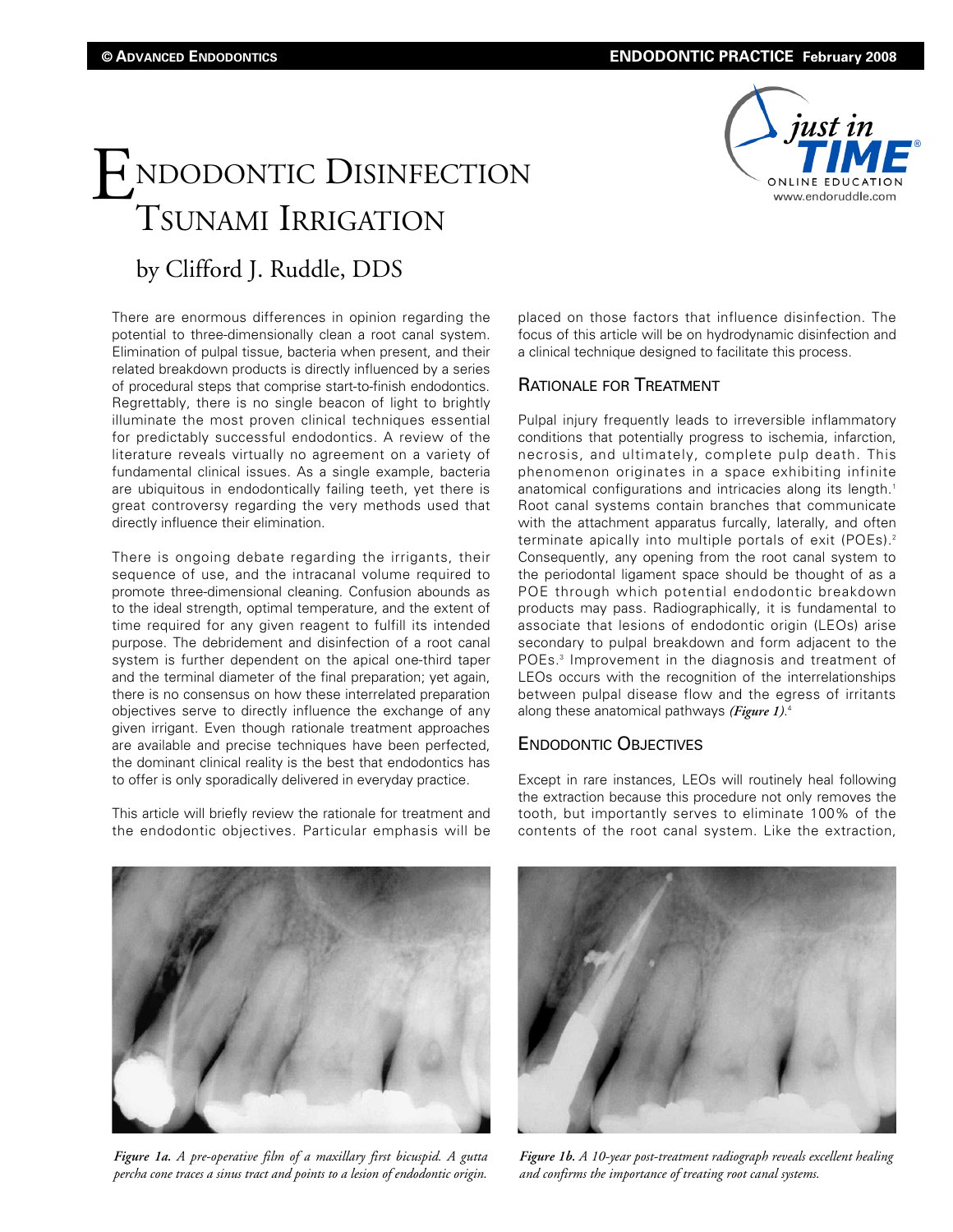endodontic treatment should be directed toward removing all the pulp, bacteria when present, and related irritants from the root canal system. The biological objectives of endodontic treatment are to eliminate the tooth as a source of irritation to the attachment apparatus. Schilder was the first to propose a logical set of mechanical objectives that promote threedimensional cleaning and obturation of the root canal system. Discounting hopeless periodontally involved, non-restorable, or root-fractured teeth, complete endodontic treatment can approach 100% success.<sup>5</sup> Properly restoring the endodontically treated tooth is essential for long-term success and is what Southard termed "the rest of the seal" *(Figure 2)*. 6

# FACTORS INFLUENCING DISINFECTION

In the context of this article, the words "disinfection" and "cleaning" will be used interchangeably and will refer to complete debridement, the elimination of the smear layer, and the disruption and removal of the biofilm from all aspects of the root canal system.

Debridement refers to the elimination of the pulp tissue, bacteria when present, and their related irritants from the root canal space. A smear layer forms on the walls of the canal as a by-product generated by any instrument utilized to cut or sand dentin. Dentinal debris, in combination with a reagent, forms mud. Dentine mud should be considered a pathogenic cocktail, as it potentially harbors remnants of pulpal tissue, bacteria, and their related irritants. Bacteria are well known to invade the dentinal tubules and dentine mud has been shown to frequently block the lateral anatomy *(Figure 3)*. <sup>7</sup> This distinction is made as most colleagues think of a blocked canal as an apical misadventure that prevents a small-sized flexible file from easily sliding to, and minutely through, the terminus of the canal.<sup>8</sup>

Recently, there has been significant interest in biofilms and their role in endodontic prognosis.<sup>9-10</sup> A biofilm is a structured community of bacteria enclosed in a protective, sticky polysaccharide matrix that can adhere to a root canal surface. Further, planktonic, free floating organisms within biofilm fragments have been observed to disrupt, drift, and reattach to any surface within the root canal system, including within dentinal tubules.<sup>11</sup> On the external tooth surface, these biofilms are referred to as plaque. The methods commonly used to remove dental plaque potentially prognosticate the best approaches for removing an intracanal biofilm. Logically, three-dimensional cleaning procedures should be directed toward disrupting any given biofilm, breaking up this matrix, and moving this infected mass into solution so it can be eliminated from the endodontic space. The following factors, independently and in combination, serve to influence cleaning, and ultimately, treatment outcomes. These factors will be categorized into endodontic procedures, cleaning reagents, and hydrodynamic disinfection.

#### ENDODONTIC PROCEDURES

There are a series of procedural steps that comprise start-tofinish endodontics. Those procedures that directly influence cleaning will be identified and their role in cleaning the root canal system emphasized.

#### *Access*

Preparing the endodontic access cavity is a critical step in a series of procedures that potentially leads to the threedimensional cleaning and obturation of the root canal system.<sup>12</sup> Access cavities should be cut so the pulpal roof, including all overlying dentin, is removed. The size of the access cavity is dictated by the anatomical position of the orifice(s). The axial walls are extended laterally such that the orifice(s) is just within this outline form. The internal walls are flared and smoothed to provide straightline access to the orifice and the underlying root canal system. Cleaning and shaping potentials are improved when instruments conveniently pass through the occlusal opening, effortlessly slide down smooth axial walls, and are easily inserted into a preflared orifice. Spacious access cavities are an opening for shaping and cleaning procedures *(Figure 4)*.



*Figure 2. Shaping canals facilitates both three-dimensional cleaning and obturation. Complete endodontic treatment is the foundation for perio-prosthesis.*



*Figure 3. This animation image demonstrates that shaping files produce dentine mud. Irrigation potential is limited when the lateral anatomy is obstructed.*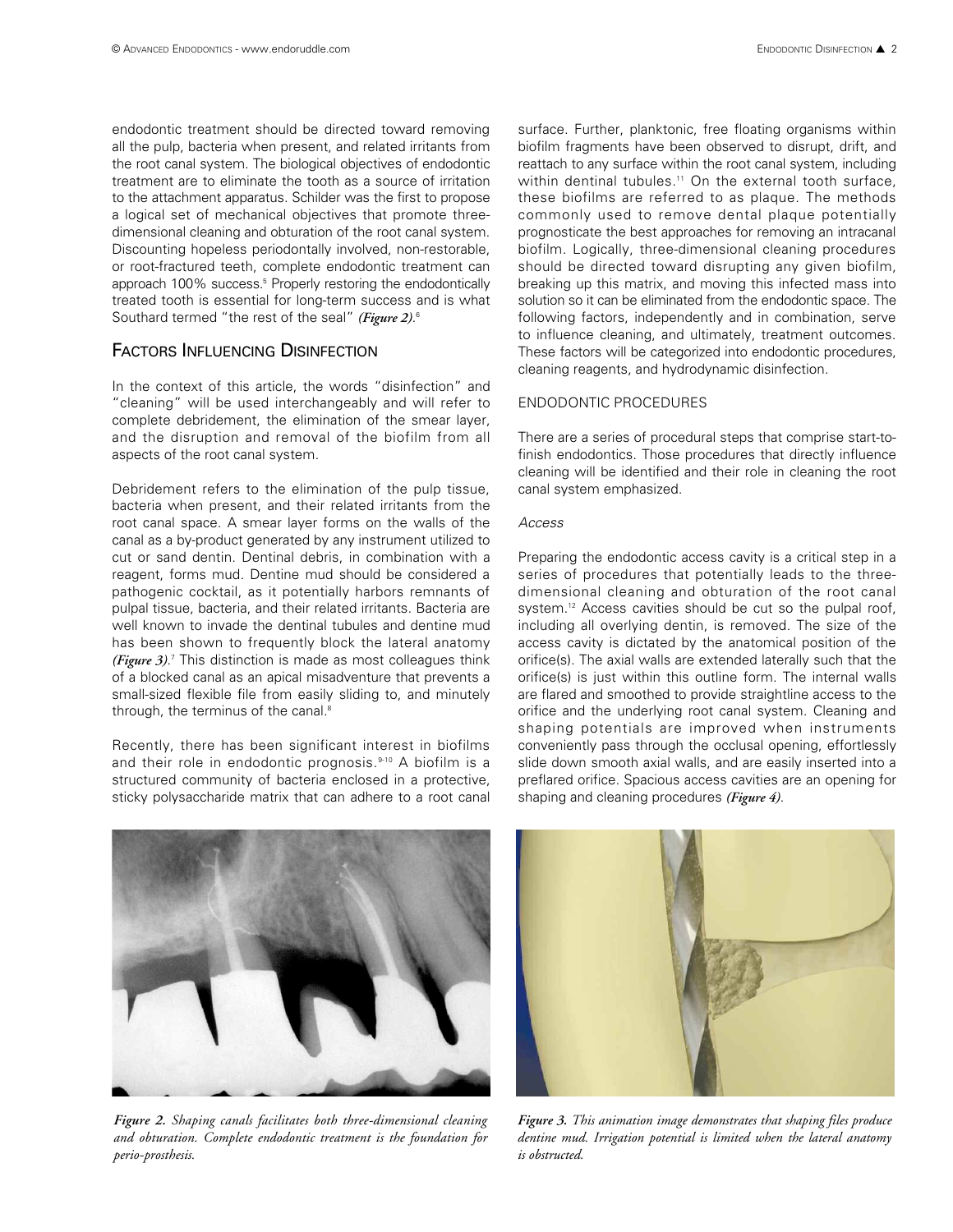

*Figure 4a. A photo demonstrates access through a full veneer casting. Note this mandibular molar has three mesial orifices.*



*Figure 4b. A post-treatment film demonstrates straightline access and complete endodontics.*

#### *Shaping Facilitates Cleaning*

Schilder outlined the mechanical objectives for preparing a canal that, when fulfilled, promote the biological objectives required for predictably successful results. Common sense tells us no two objects can occupy the same space at the same time. As such, all organic material must be eliminated to make space available for obturation materials. The breakthrough is to understand that unshaped canals cannot be cleaned. Shaping *facilitates* cleaning by removing restrictive dentin which allows for a more effective reservoir of irrigant. Shaping is the development of a "logical" cavity preparation that is specific for the anatomy of any given root. It is essential to appreciate that fully shaped canals hold a larger volume of irrigant that can potentially circulate, penetrate, and clean into all aspects of the root canal system.<sup>13-14</sup> Ultimately, the long term retention of endodontically treated and restored teeth is optimized when there is a conscious balance between fulfilling the shaping objectives and preserving dentin.

#### *Preparation Technique*

The preparation technique utilized will influence irrigation and cleaning potential. As an example, the step-back, crown-down, and pre-enlargement techniques have been advocated for shaping canals. Each technique has been described in different ways, has something to offer, and was developed to advance canal preparation methods.<sup>15</sup> Although each technique can theoretically produce the same final shape, each method is very different and has been designed to prepare a general region within the canal in a precise sequence. A major advantage of the pre-enlargement technique is that procedures are initially directed toward removing restrictive dentin in the coronal and middle one-thirds of the canal.<sup>13</sup> Fortuitously, a pre-enlarged canal holds a more effective volume of irrigant, which in turn, improves the potential for its exchange when preparing the apical one-third of the canal.

The ability to clean a root canal system is further influenced by the cross-section of a file. Clinical evidence is growing that shows files with radial lands tend to scrape, burnish,

and trap more mud into the lateral anatomy, whereas files with cutting edges tend to cut dentin more cleanly. Two additional factors that influence the exchange of an irrigant and its potential to clean a root canal system are the taper of the preparation and the terminal diameter of a canal.<sup>16</sup> The apical taper and terminal diameter of any given preparation are critically interrelated and serve to influence the exchange of irrigant, and hence, the potential to clean. The mechanical techniques employed need to respect the anatomy and should not needlessly over-enlarge the apical region of the canal. Dentists need to completely understand and fully appreciate that it is the files that shape a canal, but it is the irrigants that serve to clean a root canal system *(Figure 5)*.

#### CLEANING REAGENTS

The intracanal reagents selected and their sequence of use are significant factors that influence cleaning. Scientific investigations are increasingly being directed toward identifying the best reagents, and their optimal strength and ideal temperature.17 Importantly, protocols must be developed to specify the frequency, volume, and time required for any given solution to clean a root canal system. The potential to debride and disinfect is further influenced by alternating between specific types of intracanal solutions, or using them in combination. Recently, what are termed "final rinse solutions" have emerged and their use advocated to enhance root canal cleaning. Examples of final rinse solutions include MTAD *(Dentsply Tulsa Dental Specialties)*, Smear Clear *(SybronEndo Specialties)*, and Chlorhexidine (CHX). Regardless, the most important reagents that are routinely used to clean a root canal system are sodium hypochlorite (NaOCl) and ethylenediaminetetraacetic acid (EDTA) *(Roth International)*. 18-20 The following will describe these intracanal solutions utilized to achieve three-dimensional cleaning.

#### *Sodium Hypochlorite*

NaOCl in a concentration of 6% is a powerful and inexpensive irrigant that can potentially destroy spores, viruses, and bacteria, and importantly, has been shown to digest vital and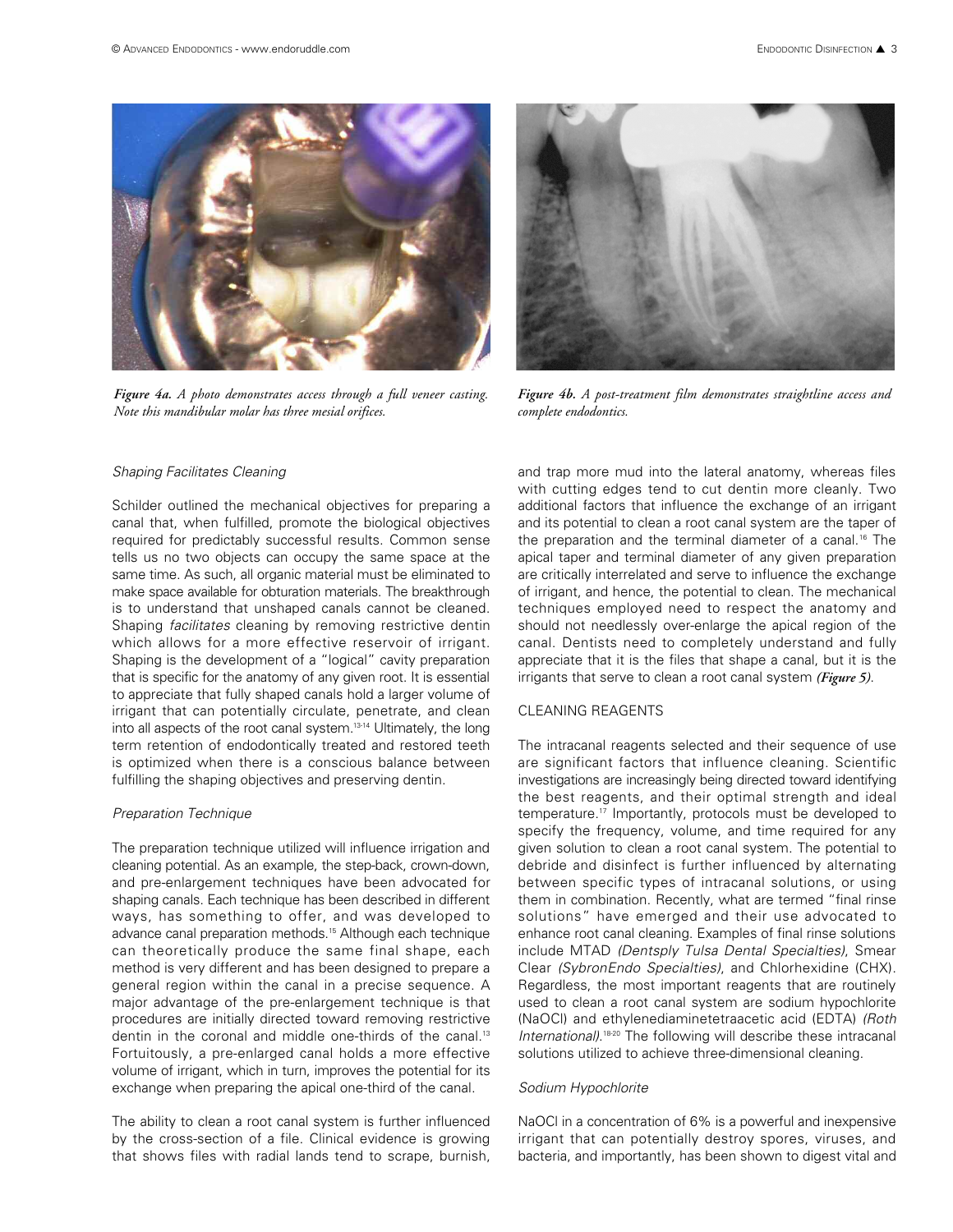

*Figure 5a. This animated molar image demonstrates typical molar anatomy. Note the fins, anastomoses, and multiple portals of exit.*

necrotic pulp tissue from all aspects of the root canal system *(Figure 6)*. <sup>21</sup> Studies have shown that warming NaOCl to approximately 60°C (140°F) significantly increases the rate and effectiveness of tissue digestion.<sup>22</sup> The potential for an irrigant is maximized when it is *heated*, flooded into *shaped canals*, and given ample *time* to work.23-24 The frequency of irrigation is dictated by the amount of work that a particular instrument performs. In general, irrigate more frequently in tighter, longer, and more curved canals, and especially if the system is perceived to exhibit unusual anatomy. There is no agreement regarding the volume of irrigant required to clean a root canal system. Appreciate when an instrument is placed into a relatively small canal, the file tends to displace the irrigant. When the instrument is withdrawn, the irrigant flows back into the space the file occupied. As such, much of the shaping procedure is conducted in canals that hold minimal irrigant.

#### *EDTA*

Chelating agents containing EDTA are used to negotiate smaller diameter canals and to remove the smear layer from the walls of an expanding or finished preparation. In general, the purpose of a viscous chelator is to lubricate, emulsify, and to hold debris in suspension when initially negotiating and securing canals. The purpose of an aqueous chelator is to remove the smear layer during and after root canal preparation procedures. EDTA is a surfactant, which serves to lower surface tension, improving an irrigant's potential to circulate and penetrate. An aqueous 17% solution of EDTA flooded into a well-shaped preparation for one minute, after canal preparation procedures, has been shown to remove the smear layer. 25-26 Importantly, studies show that alternating between solutions of NaOCl and EDTA during canal preparation procedures reduces the accumulation of debris and results in cleaner canals *(Figure 7)*. 27-29 An aqueous solution of EDTA promotes removing the smear layer, which is well known to block the dentinal tubules and lateral anatomy. Logically, if the smear layer is removed, then a potentially



*Figure 5b. This image shows that well-shaped canals encourage the exchange of irrigant. Active irrigation promotes 3-D cleaning and complete endodontics.*

tighter adaptation between the obturation materials and the dentinal walls of the preparation is possible.<sup>30</sup>

# PASSIVE/ACTIVE IRRIGATION

Passive irrigation is initiated by slowly injecting an irrigant into a canal. In this method, irrigant is passively dispensed into a canal through a variety of different gauged and flexible canulas. The canula is loose in the canal, which allows the irrigant to reflux and move debris coronally. Smaller gauged canulas can be chosen to achieve deeper and more effective placement.31 Certain canulas can be selected that dispense irrigant through their most distal end, whereas other canulas deliver irrigant through a closed-ended side port delivery system.<sup>32</sup> Slowly injecting irrigant in combination with continuous hand movement will virtually eliminate NaOCl accidents. Passive irrigation has limitations because a static reservoir of



*Figure 6. A histological section from a maxillary bicuspid confirms that files shape canals but it was the NaOCl that cleaned-out the lateral canal. (Courtesy of Dr. Gery Grey; Greenbrae, California)*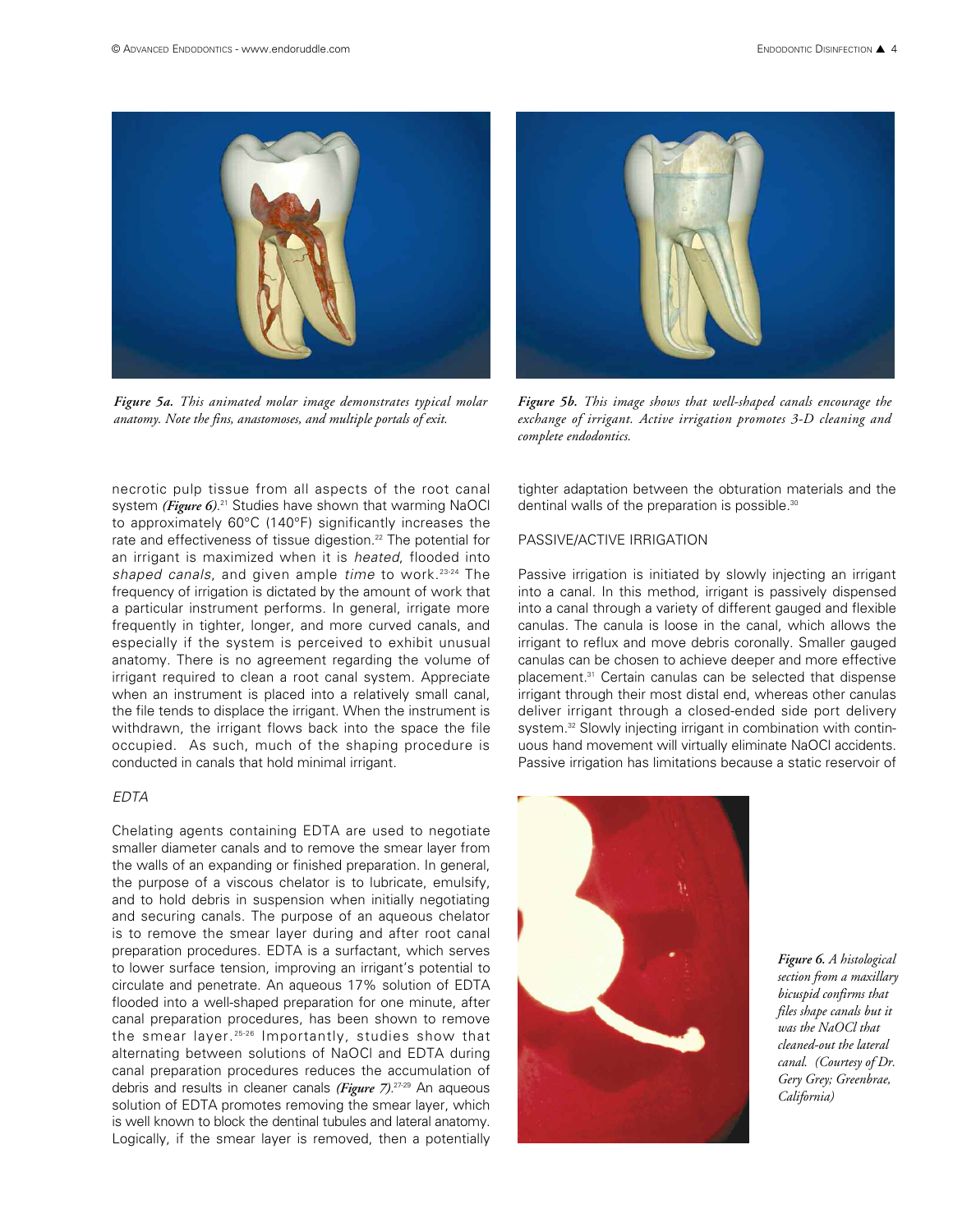

*Figure 7. An SEM photograph demonstrates that canals prepared with heated full-strength NaOCl are clean. Note the tubules are free of organic debris. (Courtesy of Dr. Elio Berutti; Torino, Italy)*

irrigant restricts the potential for any reagent to penetrate, circulate, and clean into all aspects of a root canal system.

Active irrigation is intended to initiate fluid hydrodynamics and holds significant promise to improve disinfection. There is increasing endodontic evidence to support that fluid activation, in well-shaped canals, plays a strategic role in cleaning and disinfecting into all aspects of the root canal system, including dentinal tubules, lateral canals, fins, webs, and anastomoses.<sup>33-35</sup> The greatest focus today is on how to safely activate any given solution to maximize the hydrodynamic phenomenon. The traditional methods have included warming a reagent utilizing heat transfer devices, vibrating active and non-active metal instruments utilizing ultrasonic energy, and using electrochemically-activated solutions. Machtou demonstrated that gently pumping a well-fitting gutta percha master cone within a well-shaped canal significantly improved the displacement and exchange of any given reagent.<sup>14</sup>

There are several emerging methods that are receiving attention and are purported to enhance the exchange of an intracanal irrigant. These methods include the Navi-Tip FX canula *(Ultradent)*, plastic rotary FTM files *(Plastic Endo)*, EndoVac *(Discus Dental)*, an irrigation/vacuum technique first described in the early 1990s and later demonstrated in the *Ruddle on Retreatment* DVD series,<sup>36</sup> IrriSafe, an ultrasonically driven metal file *(Acteon Group)*, and ultrasonically driven metal canulas that deliver fluid.<sup>37</sup> Of increasing intrigue is a method to inactivate microbes utilizing photoactivated disinfection (PAD).<sup>11</sup> Clinically, this technique involves dispensing a photosensitizer solution, such as tolonium chloride, into a well-shaped canal. This intracanal irrigant targets specific bacteria by binding to or entering these microbial cells. A low power diode laser is utilized to hit the marked microbe and inactivate these invaders.

With all the methods identified, the challenge is still to penetrate, reach, and kill bacteria, which are well known to protect themselves within dentinal mud, their own secretions, and biofilms. Compounding the challenge to kill microorganisms is their ability to hide within an anatomically complex space. The hydrodynamic phenomenon has been identified as perhaps the only way to induce biofilm adherence failure.<sup>11,38</sup> Although the different methods identified are intended to promote disinfection, much of the current international work is focusing on those methods that promote the hydrodynamic phenomenon or effective fluid agitation. The goal of fluid agitation is to safely generate cavitation, acoustic streaming, and microstreaming within any given intracanal solution.

#### ULTRASONIC vs. SONIC ENERGY

When selecting a method to maximize fluid hydrodynamics, it is important to understand the frequently misunderstood differences and critical distinctions between ultrasonic and sonic energy. It is important to note there is no agreement or definitive evidence in the peer-reviewed literature to support one form of energy is superior to the other.39-42 Van der Sluis has stated on the Roots website, "The streaming velocity of the irrigant is related to the cleaning efficiency, the higher the streaming velocity the higher the cleaning efficiency." Indeed, this observation is supported by the mathematical formula that prognosticates streaming velocity. Written in a more dental friendly manner, streaming velocity (v) =  $2\pi\frac{4}{r}$ , where f = frequency, a = amplitude, and  $r =$  the radius of the instrument. Although this mathematical formula may not perfectly describe the streaming velocity within an optimally prepared root canal, it does identify the variables that linearly, exponentially, and inversely influence the hydrodynamic phenomenon. In accordance with this formula, maximizing the amplitude is especially intriguing because the greater back and forth movement of a vibrating tip exponentially influences the streaming velocity of a reagent.

The following is intended to briefly describe how each variable within the above formula serves to influence streaming velocity. Ultrasonic energy generates higher frequencies than those generated by sonic driven devices. The frequency may be thought of as the interval of time it takes a vibrating tip to move through one back and forth displacement cycle. Further, it is also well known that sonic energy generates significantly higher amplitudes, or greater back and forth tip movement, compared to ultrasonically driven instruments. Regardless of the energy source, a sinusoidal type wave of energy, with a given periodicity, is produced that travels over the length of an instrument. This oscillating wave of energy produces an amplitude of modulation. A graph of wave movement demonstrates a periodic curve of modulation that has peaks and valleys, as measured from its equilibrium value. A minimum oscillation of the amplitude may be considered a node, whereas a maximum oscillation of the amplitude represents an antinode. Another way to describe the back and forth movement of a vibrating tip is to think of its angular displacement as similar to that of a pendulum. The angle formed between a node and an antinode may be termed alpha  $(\alpha)$ ; whereas, the angle formed between the peak and valley of successive antinodes may be considered  $2\alpha$ , or the total range of back and forth tip movement.<sup>34</sup>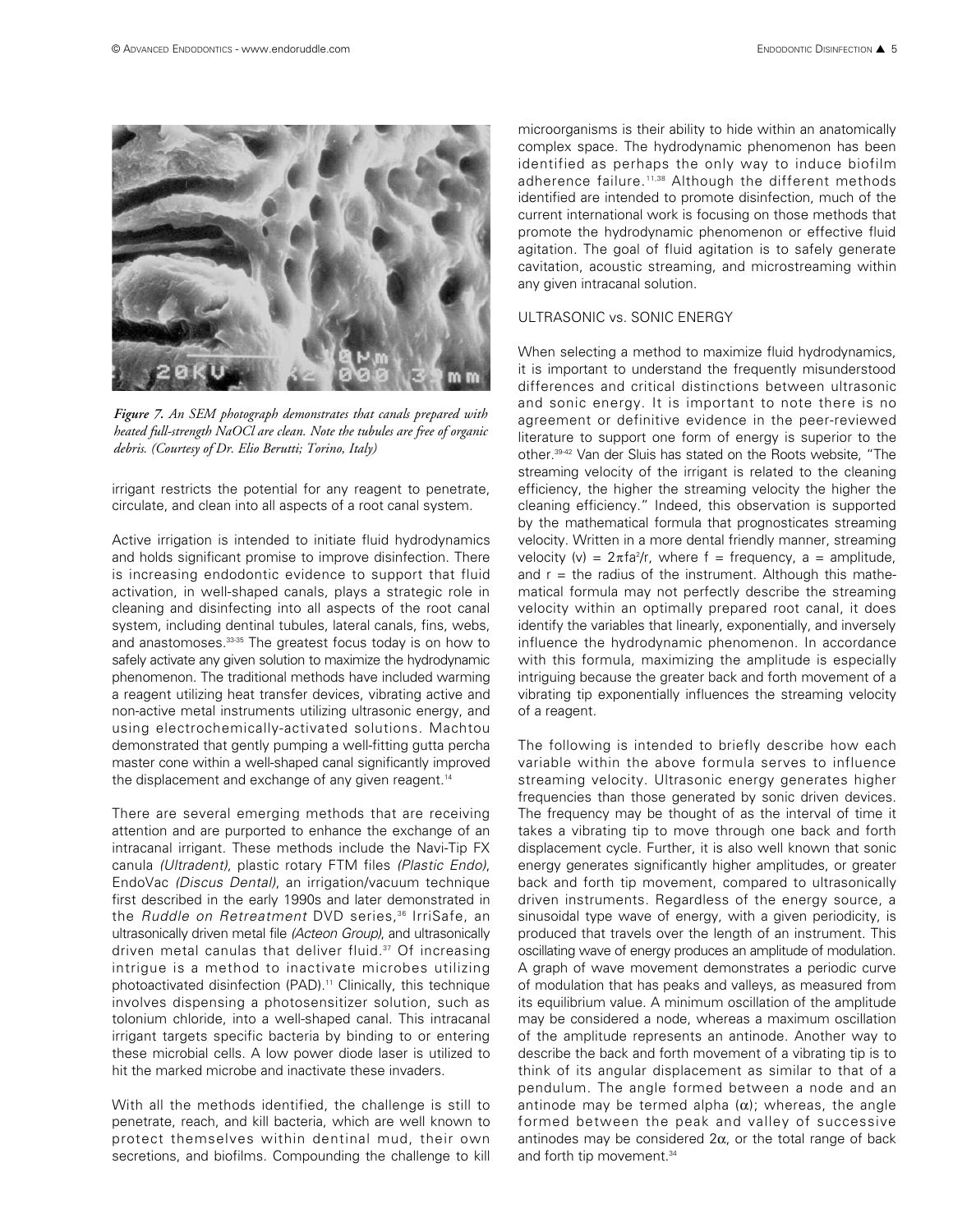Ultrasonic energy generates multiple nodes and antinodes along the length of the object vibrated.<sup>40</sup> Because of this mechanism of action, the amplitude is undesirably dampened when the vibrating tip contacts the dentinal walls of a preparation.<sup>43</sup> It should be understood that any vibrating tip, even if pre-curved, will almost certainly contact dentin since virtually all canals, even when well-shaped, exhibit some degree of curvature. Contact between an ultrasonically driven tip and dentin results in a diminished amplitude, an undesirable decrease in tip movement, and an exponential reduction in streaming velocity. To date, all ultrasonically driven instruments are manufactured from metal alloys. Recognize some ultrasonically driven instruments are active, having cutting edges, whereas other instruments are nonactive in that their cutting edges have been reduced or eliminated. Regardless, vibrating any metal tip, even pre-curved, around a canal curvature invites ledges, apical transportations, lateral perforations, or broken instruments.

On the contrary, sonic energy produces lower frequencies compared to ultrasonic devices. However, research has shown, when a sonically driven instrument was loaded, the elliptical motion was eliminated, leaving a pure longitudinal file oscillation. This mode of vibration has been shown to be particularly efficient, as it was largely unaffected by loading and displayed large displacement amplitudes.<sup>39</sup> Even though the streaming velocity formula may not perfectly account for intracanal conditions, larger amplitudes exponentially influence the hydrodynamic phenomenon.

It has been postulated that even a well-shaped canal represents a relatively small cone-shaped volume. This argument presumes that there will be limited or insufficient space to produce an effective back and forth movement of the vibrating tip. Recall, ultrasonic energy produces high frequencies, but low amplitudes, compared to sonic energy. As has been stated, ultrasonic energy produces multiple nodes and antinodes along the length of a vibrating tip. This mechanism of action serves to decrease the back and forth movement of the tip when any portion of the instrument, even if pre-curved, contacts dentin. On the contrary, sonic energy produces just one single node and antinode over the entire length of the vibrated object.<sup>40</sup> As such, tip amplitude



*Figure 9a. An SEM image at 500X provides evidence that the EndoActivator System achieved complete debridement in this well shaped canal.* 



*Figure 8. The EndoActivator System is designed to safely and vigorously energize the hydrodynamic phenomenon.*

and the resultant tip movement are virtually unaffected by contact with dentinal walls.43 In the final analysis, whether one chooses to utilize ultrasonically or sonically driven tips, the energy source selected should produce a safe, effective, and easy-to-use method for powerfully generating the hydrodynamic agitation of any given intracanal solution.

# ENDOACTIVATOR SYSTEM

The EndoActivator System *(Dentsply Tulsa Dental Specialties)* is comprised of a handpiece and variously sized polymer tips *(Figure 8)*. This sonically driven system is designed to safely activate various intracanal reagents and vigorously produce the hydrodynamic phenomenon. Importantly, sonic activation has been shown to be an effective method to improve disinfection.39,41-42 This technology is intended to provide a safer, better, and faster method to disinfect a root canal system compared to other currently available methods. Research has shown and is showing that the EndoActivator System is able to debride into the deep lateral anatomy, remove the smear layer, and dislodge simulated biofilm clumps within the curved canals of molar teeth *(Figure 9)*. 44-45



*Figure 9b. An SEM image at 2,000X reveals deep lateral cleaning and that the EndoActivator System disrupted both the smear layer and biofilm. (Figures 9a-9b courtesy of Dr. Grégory Caron; Paris, France)*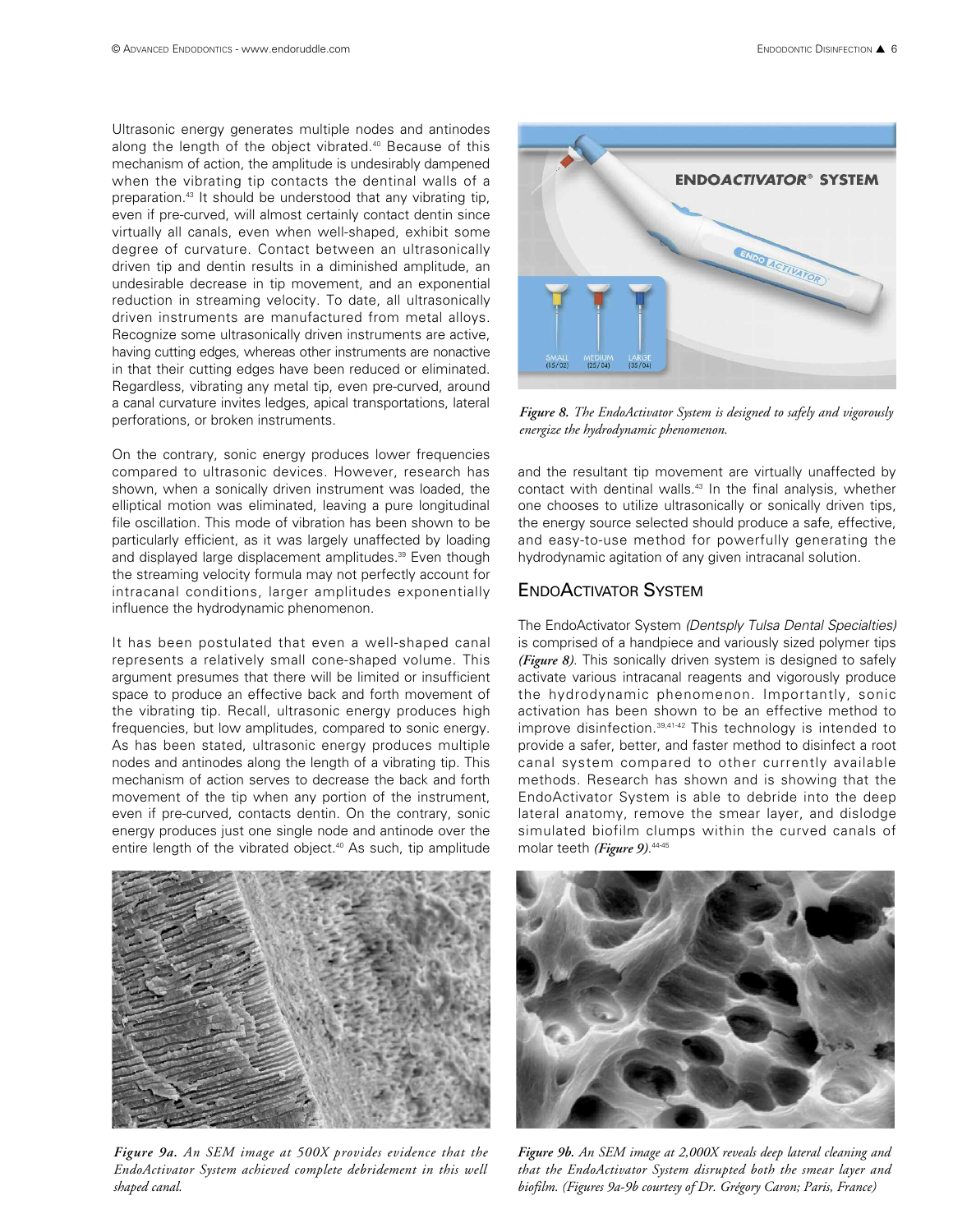In a well-shaped canal, the clinical efficacy of the EndoActivator is immediately appreciated. During use, the action of the EndoActivator tip frequently produces a cloud of debris that can be observed within a fluid-filled pulp chamber. The primary function of the EndoActivator is to produce vigorous intracanal fluid agitation through acoustic streaming and cavitation. This hydrodynamic activation serves to improve the penetration, circulation, and flow of irrigant into the more inaccessible regions of the root canal system.<sup>46</sup> Cleaning root canal systems provides an opening for three-dimensional obturation and long-term success *(Figure 10)*.

Research has shown that agitating a solution is a method to more effectively remove calcium hydroxide from experimental grooves within a prepared canal.47 Preliminary research is showing the EndoActivator, utilizing polymer tips, is a safe and effective method to both adapt and remove calcium hydroxide from a shaped canal. Further, this technology may be used, in straight or more curved canals, to deliver mineral trioxide aggregate *(MTA, Dentsply Tulsa Dental Specialties)* into immature teeth exhibiting blunderbuss canals, or into perforating pathological or iatrogenic defects. In the retreatment situation, clinical trials have shown that the EndoActivator System serves to break up and dislodge remnants of previously placed obturation materials. The following will describe this technology and how to easily integrate the EndoActivator System into everyday practice.

#### SONIC HANDPIECE

The sonic handpiece is cordless, contra-angled, and ergonomic, and is used to drive the EndoActivator tips. The handpiece is operated by depressing the light-touch ON/OFF switch that activates the strong and flexible polymer tips. The 3-speed sonic motor switch provides options of 10,000, 6,000 and 2,000 cycles per minute (cpm). When the handpiece is activated, the power defaults to 10,000 cpm, which research has shown to be the recommended speed to maximize debridement and disruption of the smear layer and biofilm.44-45 The other lower speeds are selected based



on different clinical applications and the power needed to effectively accomplish those tasks. The sonic motor is energized by, preferably, a single lithium battery. Depending on use, periodically install a new, fully charged battery to ensure optimal performance. For infection control, custom protective barrier sleeves have been designed to easily slide over the entire handpiece *(Figure 11)*. It is important to not autoclave or submerge the handpiece in cleaning solutions; rather, simply wipe down the handpiece, as desired, with a mild detergent.

#### ENDOACTIVATOR TIPS

The EndoActivator tips have an easy snap-on/snap-off design and are color-coded yellow, red, and blue, corresponding to small, medium and large sizes, respectively *(Figure 8)*. Specifically, the yellow, red, and blue color-coded activator tips closely correspond to file nomenclature sizes 20/02, 25/04, and 30/06, respectively. The tips are made from a medical-grade polymer, are strong and flexible, and are 22 mm long. Importantly, the polymer tips will not cut dentin, and as such, will not ledge, apically transport, or perforate a canal. The bowl-shaped, clean-guard serves to consolidate the protective barrier to maximize vision during clinical use. Each activator tip has orientational depth gauge rings positioned at 18, 19, and 20 mm. The EndoActivator tips are disposable, single-use devices that should not be autoclaved. At times, the orthodontic Bird Beak pliers *(Hu-Friedy)* can be used to place a smooth curve on any sized tip to facilitate their placement. Also, the apical extent of any given tip can be cut off and the overall length appropriately shortened to facilitate placement and treatment. The EndoActivator tip selected is placed over the barrier-protected driver and is simply snapped on to secure its connection to the handpiece *(Figure 12)*.

#### *Tip Selection*

In fully prepared canals, a tip is selected that fits loosely and to within 2 mm of working length. A loose tip will be free to move, enhancing irrigation dynamics.<sup>35</sup> An underprepared canal or selecting a tip that is too large will serve to



*Figure 10. This maxillary second bicuspid demonstrates exquisite and complete endodontics. The EndoActivator System was utilized to produce hydrodynamic irrigation. (Courtesy of Dr. Robert H. Sharp; Sacramento, California)*



*Figure 11. Custom EndoActivator barrier sleeves are designed to slide over the entire handpiece, including the driver.*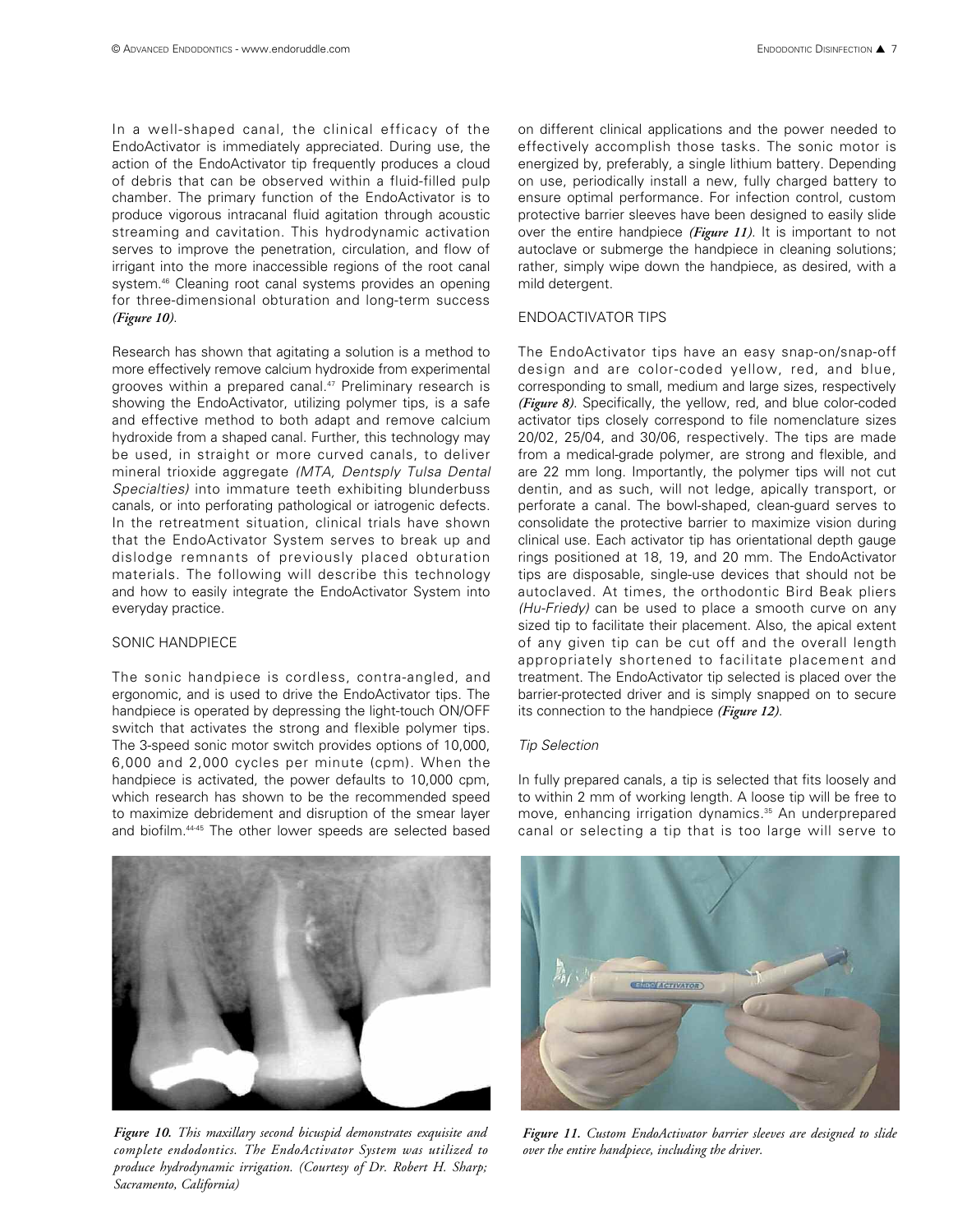

*Figure 12. The Activator tip is selected, is placed over the barrierprotected driver, and will snap-on firmly to promote a secure connection.*

dampen or restrict tip movement, which in turn will limit its ability to agitate a solution. Research has shown that just moving a tapered gutta percha cone or polymer tip up and down in short 2-3 mm vertical strokes in a tapered preparation produces a surprising hydrodynamic effect.<sup>14,44</sup> When the selected tip moves toward the full working length, then its shape more closely approximates the shape of the prepared canal. This, in turn, serves to displace any given reagent laterally while allowing safe reflux coronally. Vibrating the tip, in combination with moving the tip up and down in short vertical strokes, synergisticallyproduces a powerful hydrodynamic phenomenon. In general, 10,000 cpm has been shown to optimize debridement and promote the disruption of the smear layer and biofilm.<sup>4445</sup> When the clinical procedure has been completed, support the contra-angled neck of the handpiece, and remove the attached activator tip by pulling straight off. Together, the activator tip and barrier sleeve should be discarded.

#### CLINICAL PROTOCOL

Although previously mentioned in this article, it must be re-emphasized the importance of shaping canals. Well-shaped and fully tapered canals hold an effective reservoir of irrigant that, when activated, can potentially circulate, penetrate, and digest tissue, and further serve to dislodge debris from all aspects of the root canal system. When utilizing the EndoActivator System, vigorous fluid agitation will be clinically observed within the pulp chamber *(Figure 13)*. Although this turbulence is an exciting observation, scientific investigation has been required to understand the extent of this phenomenon within a well-shaped canal. As such, to better appreciate the hydrodynamic phenomenon below the orifice, various scientific experiments have been and are being conducted to visualize the results of cavitation, acoustic streaming, as well as primary and secondary streaming within a root canal system *(Figure 14)*. 34-35,48

The Machtou group, in two different studies, have shown the benefits of the EndoActivator to debride tissue and remove the smear layer.<sup>44</sup> The hydrodynamic phenomenon results when a vibrating tip generates fluid activation and intracanal waves. As an example, in the physical world, underwater seismic activity releases energy that can induce a large wave formation called a tsunami. In the endodontic world, the metaphor is vibratory energy within a well-shaped and fluid-filled canal serves to induce intracanal waves. Random waves fracture, creating bubbles that oscillate within any given solution. These bubbles expand and become unstable, then collapse in what is termed an implosion. Each implosion radiates miniature tsunamis, or shockwaves that dissipate at 25,000 to 30,000 times per second.<sup>37</sup> Shockwaves serve to powerfully penetrate, break up potential bacterial infested biofilms, and wipe surfaces clean. Imploding bubbles serve to desirably increase the temperature and further generate significant pressure on an intracanal irrigant, which in a small microscopic space, serves to promote surface cleaning. Additional studies have



*Figure 13. This clinical image shows the EndoActivator System in use. Note the fluid activation and appreciate the potential for enhanced cleaning.* 



*Figure 14. This image depicts a simulated root canal system. The Activator tip is used with a pumping motion to produce vigorous hydrodynamics.*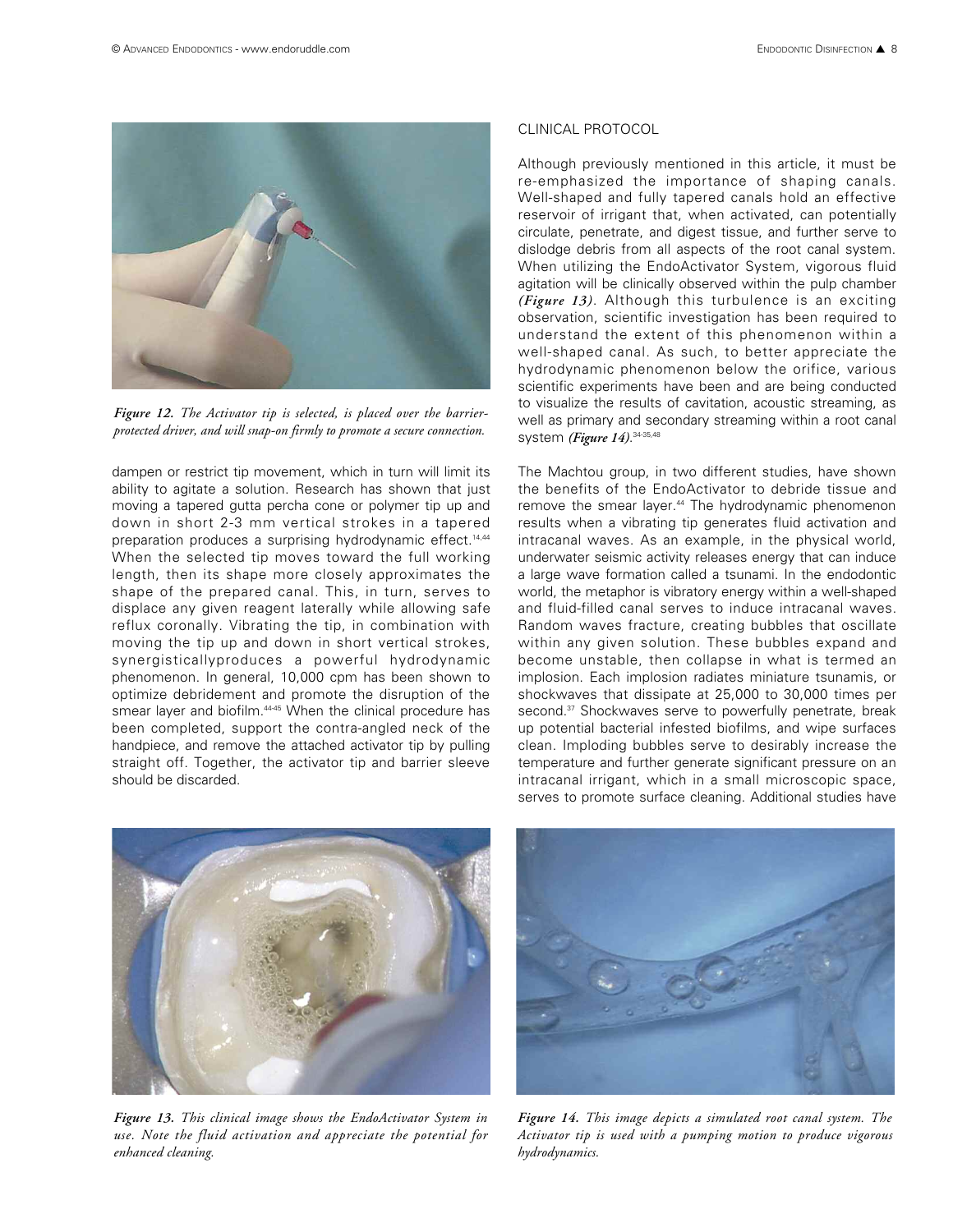shown that fluid hydrodynamics is the only mechanism to clean root canal surfaces and systems.<sup>11,14</sup>

In a preliminary study, Gulabivala has shown that the EndoActivator removes simulated biofilms in extracted teeth. Further, he has shown that hydrodynamics is a function of the canal shape, the size of the activator tip selected, the activation time, the volume of irrigant, the motion of the activator, and the temperature of the irrigant.<sup>45</sup> Lambrechts' team states fluid activation in conjunction with PAD is an absolute must-have to maximize three-dimensional cleaning.<sup>11</sup>

Following root canal preparation procedures, irrigate and flush the root canal space with a full strength solution of NaOCl, then suction to remove this reagent. Next, flood the pulp chamber with a 17% solution of EDTA and use the EndoActivator to agitate this intracanal solution for 60 seconds. Agitating an intracanal reagent serves to move debris into solution, and as such, requires voluminous irrigation and intracanal suction to remove this loose debris.<sup>36</sup> This process should be repeated for each canal and until the fluid in the pulp chamber is observed to be clear. Following the use of 17% EDTA, vacuum and remove this reagent. Irrigate with a full strength solution of NaOCI and use the EndoActivator to agitate this intracanal solution for 30 seconds. Logically, better cleaning improves the potential for complete obturation and long-term success *(Figure 15)*.

# **FUTURE**

It is exciting and turbulent times in clinical endodontics. In the future, successfully treated teeth will be attributable to complete endodontics, whereas failing teeth will be universally understood to be due to deficiencies in primary treatment. One of the more significant advances in the years immediately ahead will be the development of specific methods that will promote three-dimensional cleaning. Innovative technologies will continue to emerge that will move the field of endodontics ever closer toward achieving the biological goal of complete disinfection. When our profession recognizes the importance of treating the entire root canal system, then we will be liberated from this last great controversy and endodontics will be fun. **▲**

# REFERENCES:

- 1. Brown WP, Herbranson EJ: Brown and Herbranson Imaging: www.brownandherbranson.com/tutorial\_atlas.shtml.
- 2. Schilder H: Cleaning and shaping the root canal, *Dent Clin North Am* 18:2, pp. 269-296, April 1974.
- 3. Schilder H: Ch. 6, Canal debridement and disinfection. In *Pathways of the Pulp*, 1st ed., St. Louis: Mosby Co., pp. 111-133, 1976.
- 4. West JD: The relationship between the three-dimensional endodontic seal and endodontic failures, *Masters Thesis*, Boston University, 1975.
- 5. Schilder H: Filling root canals in three dimensions, *Dent Clin North Am* pp. 723-744, November 1967.
- 6. Southard DW: Immediate core buildup of endodontically treated teeth: the rest of the seal, *Pract Periodont Aesthet Dent* 11:4, pp. 519-526, 1999.
- 7. Haapasalo M, Orstavik D: In vitro infection and disinfection of dentinal tubules, *J Dent Res* 66:8, pp. 1375-1379, 1987.
- 8. Ruddle CJ: Ch. 25, Nonsurgical endodontic retreatment. In *Pathways of the Pulp*, 8th ed., Cohen S, Burns RC, eds., St. Louis: Mosby, pp. 875-929, 2002.
- 9. Thomas JG: The science of biofilm dynamics in oral health: a paradigm shift, *Endo Tribune* 2:1, pp. 1,16,18-21, January 2007.





*Figure 15a. A radiograph of this endodontically involved maxillary right central incisor reveals coronal calcification and middle one-third resorption.*

*Figure 15b. The post-treatment film demonstrates the result of shaping, activating fluids, and three-dimensional obturation.*